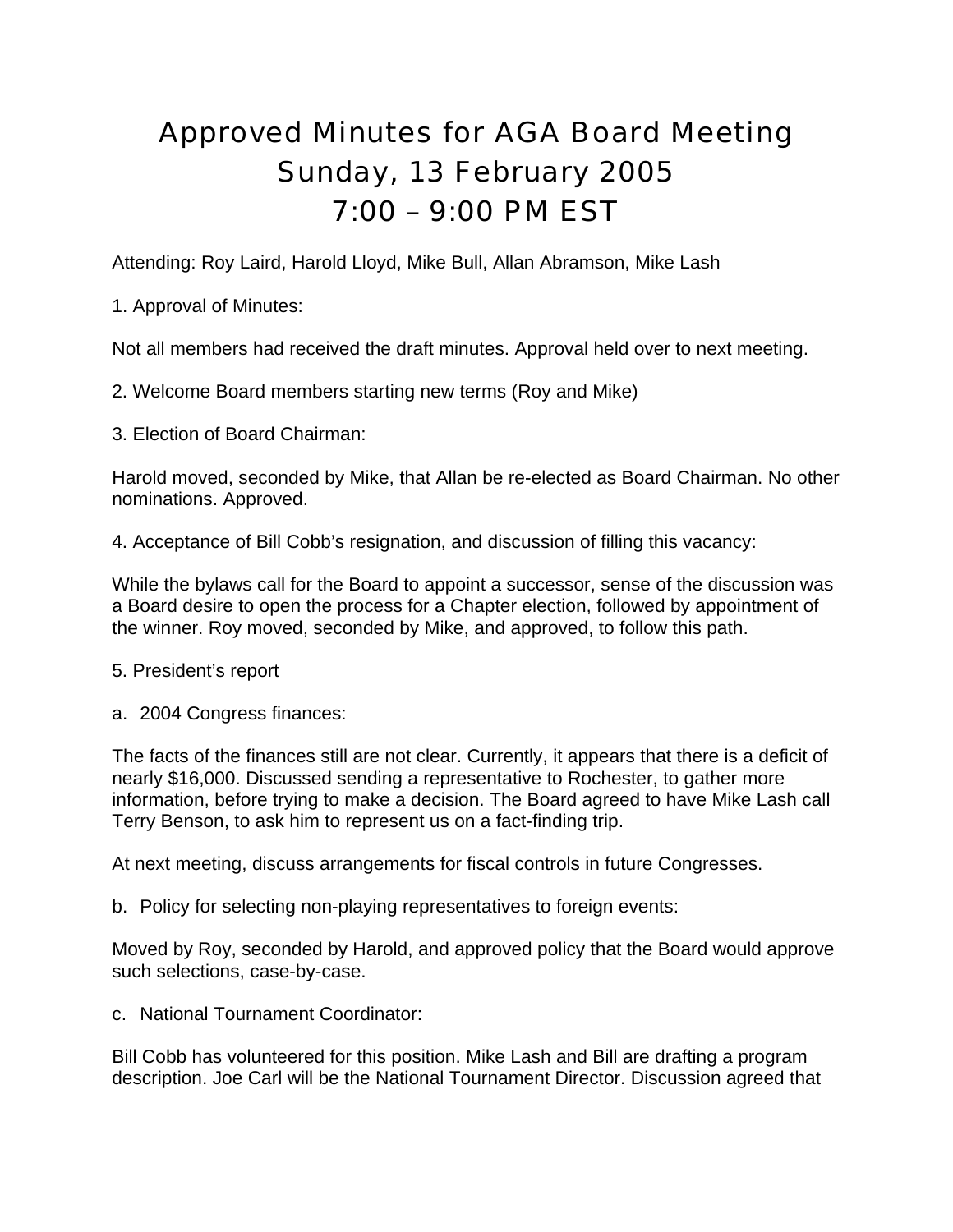Bill and Joe should involve the strong player group in developing the procedures and schedules for the major tournaments.

d. Status of Ing funding:

Still have not received 2004 contribution, with no indication of when it might come. George Zhou has encouraged Mike Lash to write a letter. For now, Mike has suspended commitment of Ing funds, pending receipt of new funds. Roy had contacted Tony Atkins (European Go Federation) and learned that they, too, had not yet received funding. Mike Bull volunteered to check status informally. Mike Lash then would send a letter, if needed, explaining our budget situation.

e. Treasurer's position:

Ben Bernstein would like to transition out of this position, in the next year. Ulo Tamm is willing to take over as Treasurer. Discussion of Ulo's transition beginning in June, to allow both to work during a transition. Also, Board desire for the Treasurer to have accounting support. Agreed too that establishing a Finance Committee to support the Treasurer would be a good idea.

f. Pro tournament

Mike Lash reported that a pro tournament could be held this year. Consistent with our policy, strong players would be able to participate. Consider having a qualifying tournament to select the strong players to participate. Agreed on urgent need to get planning for this event in place, and need for volunteers to do the work.

- 6. Old Business
- a. Subsidy for children to attend the Congress : Immediate issue is request for \$5000 for this Congress

Roy asked if this should be included in the Congress Budget, or perhaps be supported by AGF funds. Discussion suggested that Mike Lash work with the Congress organizers on a sliding scale for the subsidy, based upon age, and assuming no Ing funds. Would it be feasible to arrange for reimbursement if the Congress had a surplus? It might be worthwhile to consider a variety of options, for longer-term policy. The Board approved a subsidy of up to \$10,000, on a sliding scale, to be worked out by the President.

b. General policy for transportation subsidies, including guest officials to Asia:

Allan noted that these are not now included in the annual budget. Mike Lash would like to have this as a budget item, to support guest official travel. Reminder that the Board has approved funding for IGF travel every other year already. Lacking a current budget, the Board agreed to defer this issue for this year.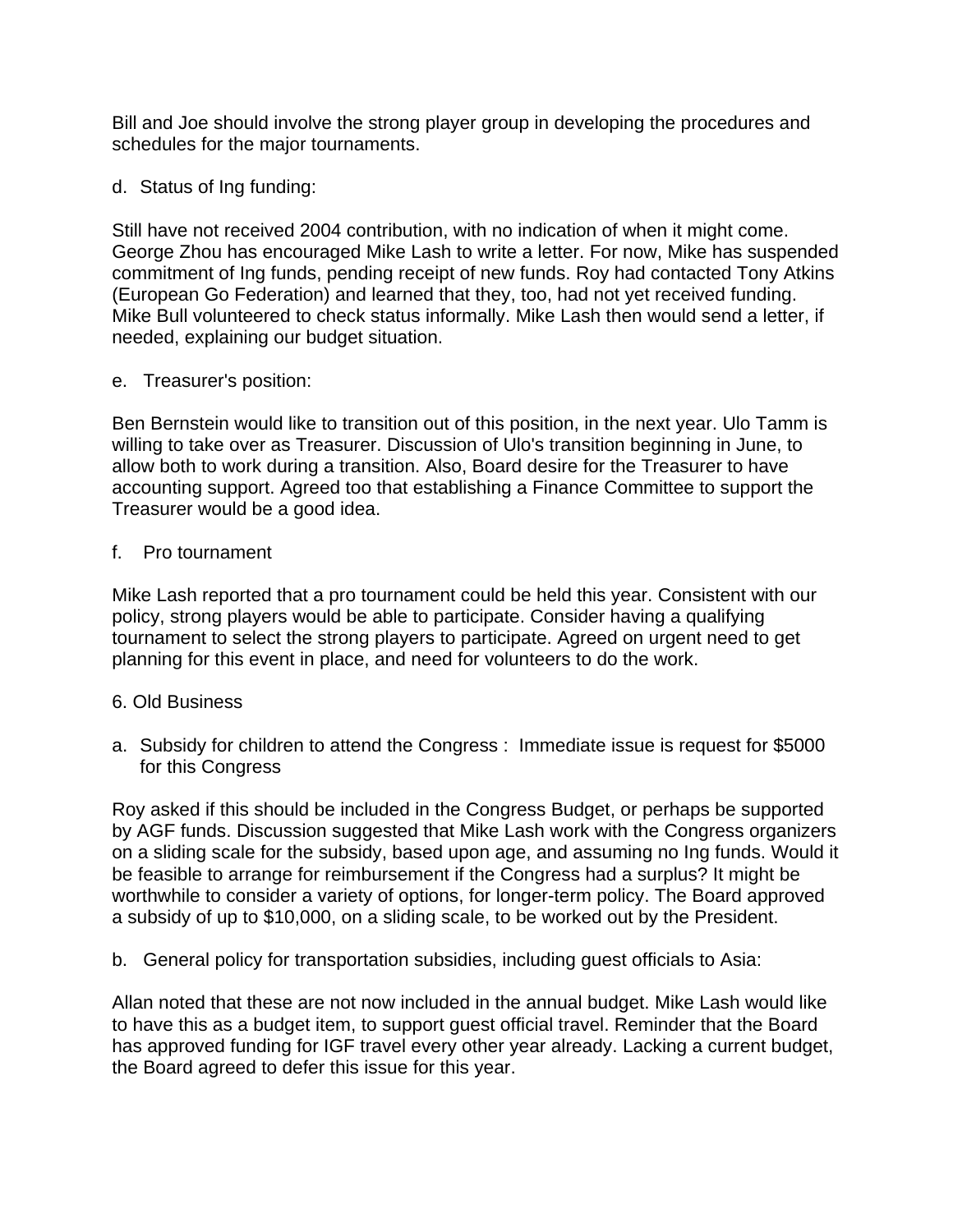c. Selection of pros for tournaments: status with Korean Baduk Association

The KBA has communicated with Allan, stating its desire to continue its current practice of consulting the APGA for US professional representatives, and the AGA for US amateur representatives.

d. Tournament coordination: continued lack of calendar and early notice to potential participants (progress noted under President's report above)

e. Leadership Development Committee:

Allan proposes to assume chair of this committee, through Congress. Propose assignment for each member to find one person who will commit to active AGA work, within two months. Board approved this approach.

(Current membership includes Sam Zimmerman, Bob Barber, Ernest Brown, Duane Burns, Steve Burrall, Robert Cordingly, None Redmond, Eric Wainwright, Larry Gross)

f. Vendor relations: Current status:

We need some volunteer to take over this function. Mike Lash agreed to send the Board a draft policy, for comment.

g. Marketing funds: Second draft of guidelines attached.

Some members had not received the draft, so it was agreed that Board members would send comments to Allan within ten days.

h. Status of highest level leagues, and a system to promote strong players to professional level:

We do not have a volunteer for the role of strong player liaison yet. Harold volunteered to lead on the issue of developing procedures to promote strong players to professional status. Agreed that Harold, Mike Lash, and Allan would consult on the next steps. On the issue of highest level leagues, still need a leader: Allan and Mike Lash would discuss a notice to the membership soliciting a volunteer.

## 7. New Business

a. TD's school, to produce more qualified people: deferred to next meeting.

b. Tournament calendar: Board member volunteer to produce it? Not needed, per progress noted in President's report.

8. Open discussion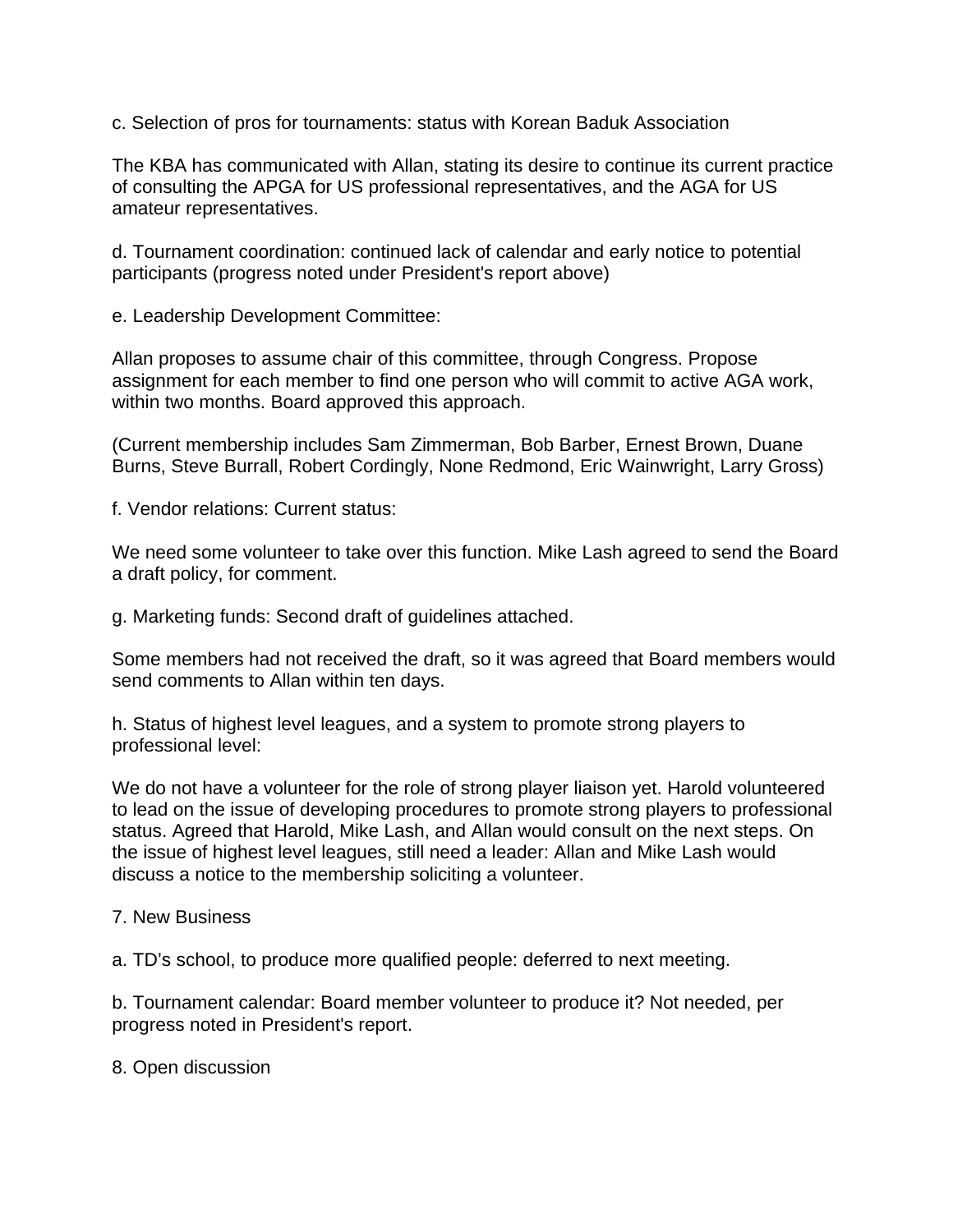a. How to better focus on results?

Sense of those present that good progress is happening, so no action needed.

b. Bylaw revisions on director selection issues:

Roy suggested folding this into the total bylaw revision process. Not sure of the overall timetable. Mike Lash suggested moving this piece to a vote soon, and the Board agreed.

c. Edge TV status:

Mike Lash reported receiving an email from Chris Kirschner on this. They indicated that there would be no action on working with us this year, with prospects for next year.

d. Terry Benson's idea to place GO on airline games DVD's/systems:

Agreed that this was a great idea, and that the Leadership Development Committee should consider how to get it adopted by the airlines.

9. Adjourn: Moved by Roy, seconded by Harold, and agreed.

Submitted by Allan Abramson, 24 February, 2005

ATTACHMENT : Draft guidelines for the use of AGA marketing funds, V2

The AGA has established a significant set-aside of funds (approximately \$28,000) for marketing efforts in the coming fiscal year, to help achieve its goal of 5,000 members within five years. The purpose is to focus on activities which will promote membership growth, especially among youth in the U.S. The funds are intended for AGA clubs. Proposals will be solicited by the AGA President.

1. The AGA's marketing fund is dedicated to projects and activities which promise to deliver long-term AGA membership growth, especially among youth.

2. Proposals may be single or multi-year, but will be limited to a maximum of \$2000/year if approved.

3. Eligible activities include, but are not limited to, advertising campaigns, promotional material (radio and TV ads, brochures, exhibits, and so on), internet sites, and special events (other than tournaments). Creative and unusual proposals, which serve the goal of membership growth, are especially welcome.